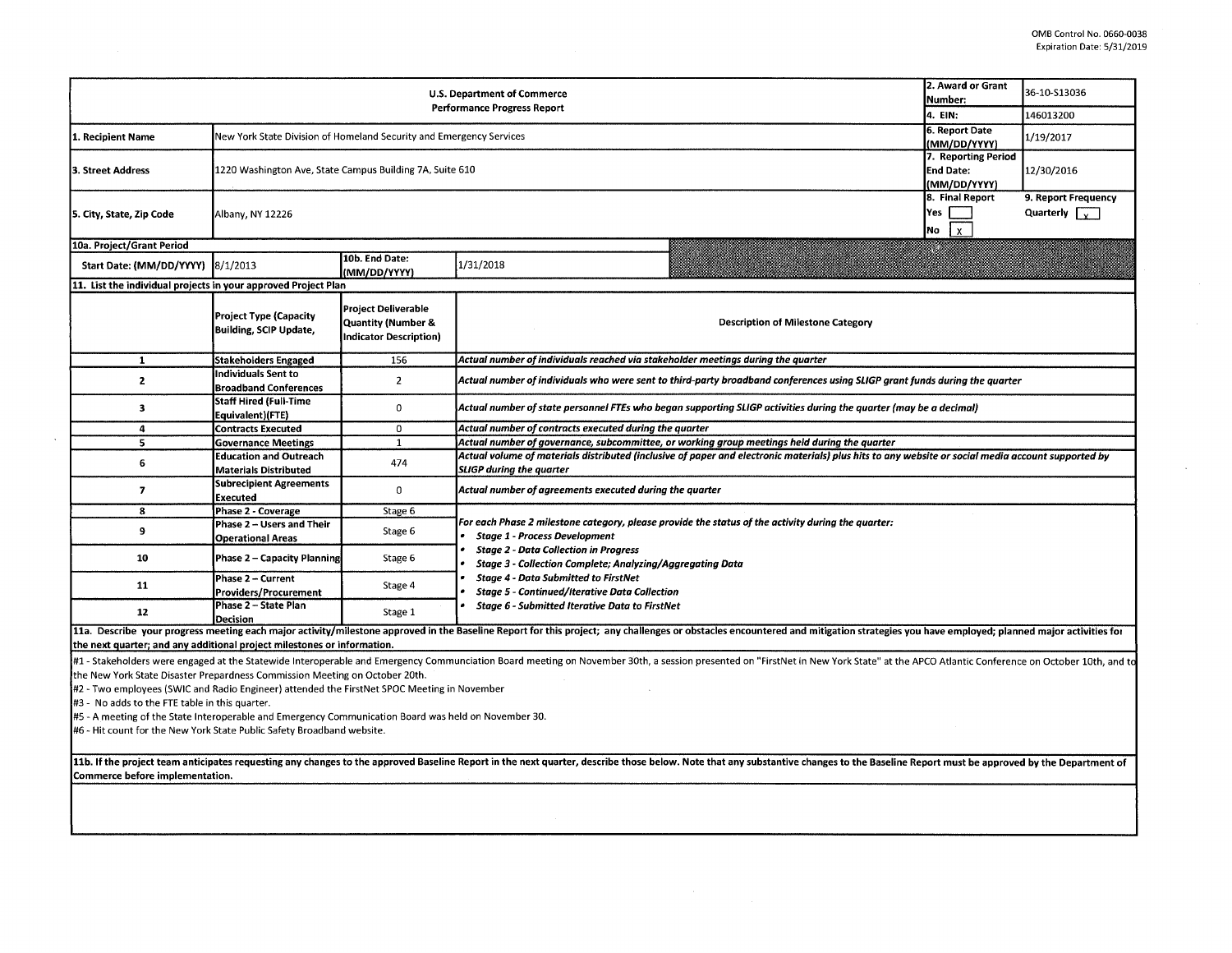**11c. Provide anv other information that would be useful to NTIA as it assesses this project's progress.** 

**11d. Describe any success stories or best practices you have identified. Please be as specific as possible** 

**12. Personnel** 

12a. If the project is not fully staffed, describe how any lack of staffing may impact the project's time line and when the project will be fully staffed

Note that the FTE% reflects actual percentage of hours spent working on SLIGP during this quarter. The SWIC left the agency in Q12 and a new one started in Q13. The SPOC is not tracked here. The senior administrative assis the position has not been refilled yet. The State GIS program office has restructed their teams and no specific person is expected to work on SLIGP requests, rather it will be assigned to an individual from the office as e An attorney from staff will be added to the match in QlS.

| 12b. Staffing Table - Please include all staff that have contributed time to the project. Please do not remove individuals from this table.               |                                       |                                                                                               |                                                                                |                                         |                                      |                   |                                             |                                                    |                                                    |
|-----------------------------------------------------------------------------------------------------------------------------------------------------------|---------------------------------------|-----------------------------------------------------------------------------------------------|--------------------------------------------------------------------------------|-----------------------------------------|--------------------------------------|-------------------|---------------------------------------------|----------------------------------------------------|----------------------------------------------------|
| <b>Job Title</b>                                                                                                                                          | FTE%                                  | <b>Project (s) Assigned</b>                                                                   |                                                                                |                                         |                                      |                   |                                             | Change                                             |                                                    |
| <b>SWIC &amp; OIEC Director</b>                                                                                                                           | 18.38%                                |                                                                                               | Overall SLIGP and policy oversight and liasion                                 |                                         |                                      |                   |                                             | <b>Continues Work</b>                              |                                                    |
| Radio Engineer #1                                                                                                                                         | 29.57%                                |                                                                                               | SLIGP/State FirstNet primary                                                   |                                         |                                      |                   |                                             |                                                    | <b>Continues Work</b>                              |
| Radio Engineer #2                                                                                                                                         | 0.57%                                 |                                                                                               | <b>Support SLIGP and FirstNet Activities</b>                                   |                                         |                                      |                   |                                             |                                                    | <b>Continues Work</b>                              |
| Agency Budget Analyst                                                                                                                                     | 1.67%                                 | Supports communications office budget/fiscal. Assists in preparation of SLIGP budget reports. |                                                                                |                                         |                                      |                   |                                             | Continues Work                                     |                                                    |
| Senior Adminstrative Analyst                                                                                                                              | 0.00%                                 |                                                                                               | Supports office activities, including the interop board and its working groups |                                         |                                      |                   |                                             |                                                    | Remains in position, no<br>SLIGP work this quarter |
| <b>I</b> Senior Administrative Assistant                                                                                                                  | $\Omega$                              | Support office outreach and project management efforts.                                       |                                                                                |                                         |                                      |                   | <b>Employee Retired</b>                     |                                                    |                                                    |
| <b>Information Tech Specialist 5</b><br>(GIS)                                                                                                             | $\Omega$                              | Supervises GIS staff, provides overall GIS liasion effort on data collection and mapping      |                                                                                |                                         |                                      |                   | No longer working on<br>Iproject            |                                                    |                                                    |
| <b>ITS Specialist II (GIS)</b>                                                                                                                            |                                       | Performs GIS work related to data collection and mapping                                      |                                                                                |                                         |                                      |                   |                                             | No longer working on<br>project                    |                                                    |
| Assistant Director, OIEC                                                                                                                                  | 0.00%                                 | Assistant OIEC director. Works for the SWIC and provides operational and policy oversight     |                                                                                |                                         |                                      |                   |                                             | Remains in position, no<br>SLIGP work this quarter |                                                    |
| [13. Subcontracts (Vendors and/or Subrecipients)                                                                                                          |                                       |                                                                                               |                                                                                |                                         |                                      |                   |                                             |                                                    |                                                    |
| 13a. Subcontracts Table - Include all subcontractors. The totals from this table must equal the "Subcontracts Total" in Question 14f                      |                                       |                                                                                               |                                                                                |                                         |                                      |                   |                                             |                                                    |                                                    |
| Name                                                                                                                                                      | <b>Subcontract Purpose</b>            |                                                                                               | Type<br>(Vendor/Subrec.)                                                       | RFP/RFQ Issued (Y/N)                    | Contract<br><b>Executed</b><br>(Y/N) | <b>Start Date</b> | <b>End Date</b>                             | <b>Total Federal Funds</b><br><b>Allocated</b>     | <b>Total Matching Funds</b><br><b>Allocated</b>    |
| New York State Technology<br><b>Enterprise Corporation</b><br>(NYSTEC)                                                                                    | Outreach, project management, support |                                                                                               | <b>Vendor</b>                                                                  | Not needed (existing<br>State contract) | v                                    | 8/1/2013          | 01/31/2018 (executed no-<br>cost extension) | \$2,013,960.00                                     | \$0.00                                             |
| 13b. Describe any challenges encountered with vendors and/or subrecipients.                                                                               |                                       |                                                                                               |                                                                                |                                         |                                      |                   |                                             |                                                    |                                                    |
| No challenges at this time. NYSTEC contract was reissued (at no increase in cost) to account for the new SLIGP end date and new OGS centralized contract. |                                       |                                                                                               |                                                                                |                                         |                                      |                   |                                             |                                                    |                                                    |